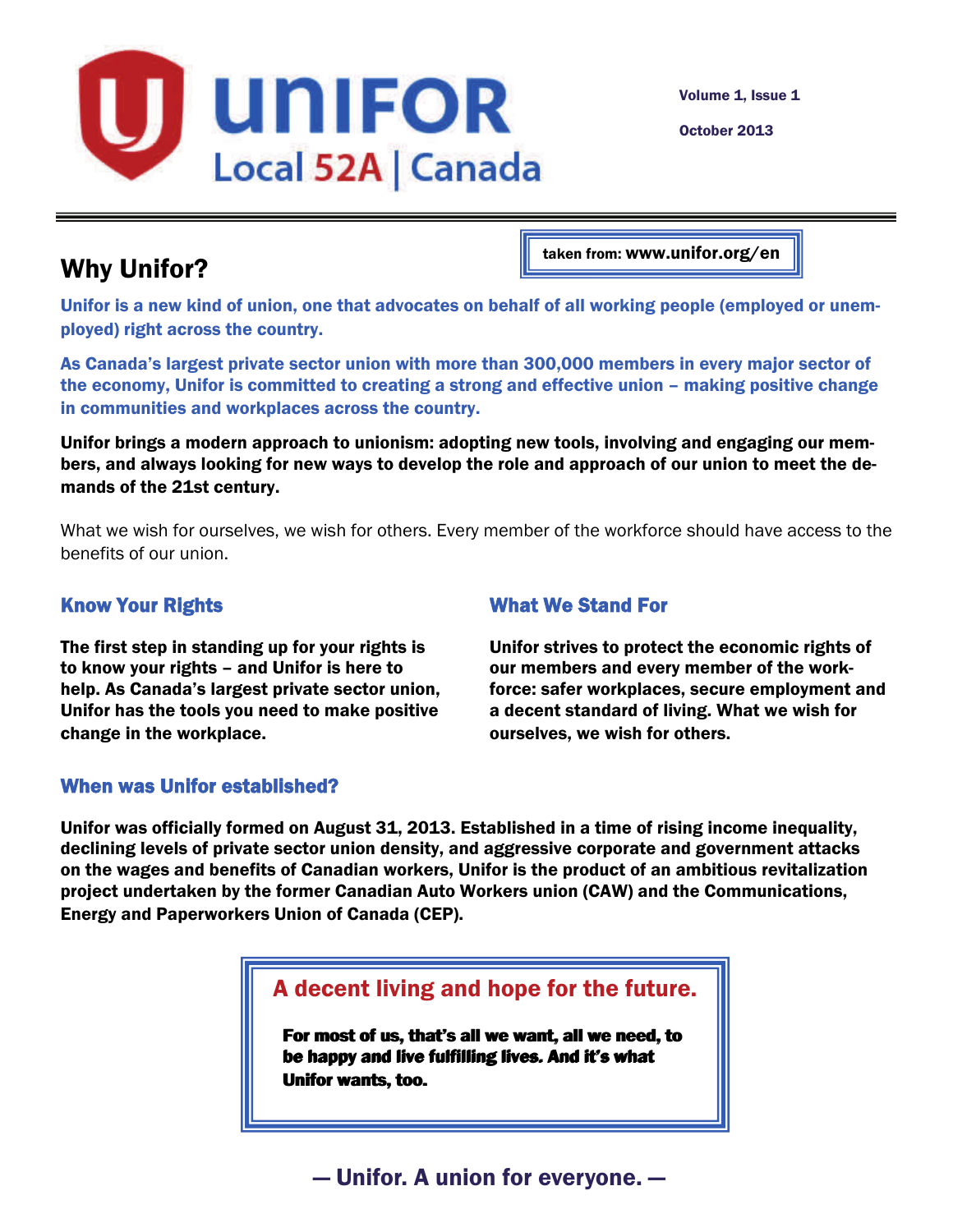### Unifor 52A Library

Check out ( a small library pun) the many resources available to our members. Go to our website, www.ecssa.ca, and click on the "Professional Development and Wellness Library" link.

There is a catalogue of the hundreds of books, magazines and media resources covering subjects from body image, anger management, conflict, business communication, classroom management, …..

# Union Business Etiquette

Please remember that it is inappropriate to discuss union business on company time. It is also inappropriate to use the ECSD webmail for union questions.

Contact your executive at:

- all emails to: **unifor52a@shaw.ca** 

محمد المحمد المحمد المحمد المحمد المحمد المحمد المحمد المحمد المحمد المحمد المحمد المحمد المحمد المحمد المحمد<br>كانت المحمد المحمد المحمد المحمد المحمد المحمد المحمد المحمد المحمد المحمد المحمد المحمد المحمد المحمد المحمد<br>ا

- all phone calls to: **780 456 3277**,

*Unifor 52A Annual Banquet* 

*You are cordially invited to come and celebrate* 

*with your fellow Unifor 52A members* 

*An evening of friends, food and good spirits* 

May 2014

More information to follow

ू.<br>१९८१: १९६६: १९६६: १९६६: १९६६: १९६६: १९६६: १९६६: १९६६: १९६६: १९६६: १९६६: १९६६: १९६६<br>९

### Professional Development Fund

Unifor 52A is proud to offer to our members support for their ongoing professional development. Financial Support may be given to members under the following guidelines: *To qualify:* 

- The applicant must have been a member in good standing of the Local for over 12 months.
- Approval must be obtained from the Education Bursary Officer *prior* to commencement of course.
- Course should be career related.
- An applicant must give a full description of the course, describing the benefits to his/her career.
- After the completion of course, the *original receipt* must be provided for reimbursement.
- Due to the number of people who attend, District sponsored PD activities and the Alberta Special Education Conference will not be considered. ( a special fund has been established for this event, please consult future issues of the newsletter for details)
- The Local shall pay to a maximum of \$300.00 per member every year.

Policy #4 Unifor 52A Policies and Procedures.

To apply, complete the form available on our website.

Visit www.ecssa.ca for past issues of newsletters, contact information, access to the Unifor 52A library, bursary applications and much much more.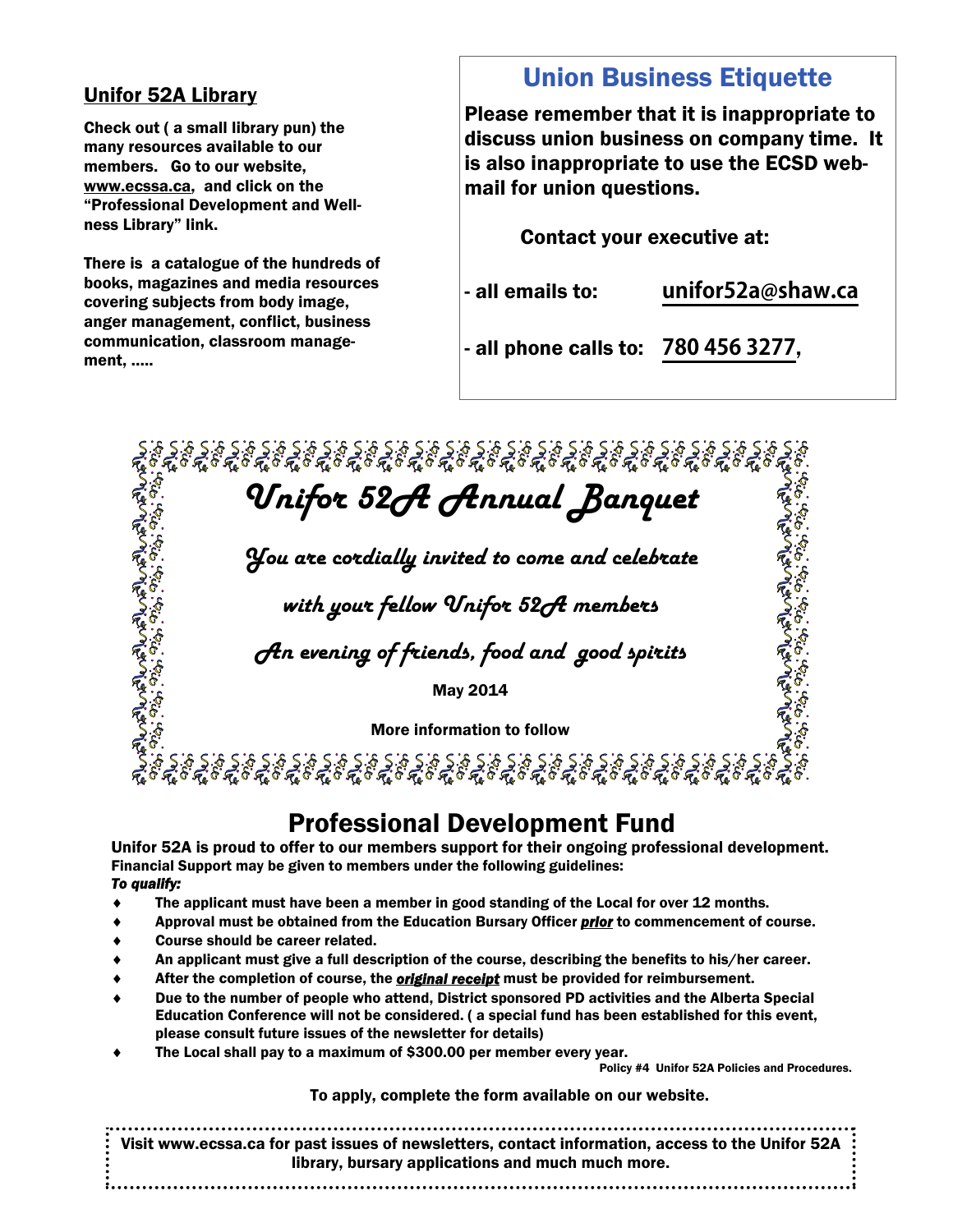### Coffee Breaks and Hours of Work.

#### Article 7.2 of our collective agreement states:

"All employees shall be entitled to one (1) fifteen (15) minute paid rest period in each three and one half (3 1/2) hour daily shift worked. Employees working a daily shift of more than five (5) hours and up to seven (7) hours shall be entitled to two (2) fifteen (15) minute paid rest periods, and an unpaid lunch break of no less than thirty (30) continuous minutes and not more than one hour."

It is up to your supervisor, with your input if appropriate, to schedule coverage for your breaks.

Hours of work are another area of concern. The easiest way to figure out your correct hours of work is to break your week and FTE (full time equivalency) into minutes.

| FTE | Hours          | <b>Minutes</b> |
|-----|----------------|----------------|
| 1.0 | 35             | 2100           |
| 0.9 | 31.5           | 1890           |
| 0.8 | 28             | 1680           |
| 0.7 | 24.5           | 1470           |
| 0.6 | 21             | 1260           |
| 0.5 | 17.5           | 1050           |
| 0.4 | 14             | 840            |
| 0.3 | 10.5           | 630            |
| 0.2 | $\overline{7}$ | 420            |
| 0.1 | 3.5            | 210            |

Coffee breaks are included in those minutes, lunch breaks are not. Anytime spent supervising outside, waiting for the student's bus, staff meetings, doing paperwork, class clean-up, prep for the next day, or "any other duty as assigned" are counted in your minutes.

### *Time in lieu*

"Upon written request from the employee, the supervisor may allow the employee the option of taking time off in lieu of overtime pay." (Article 8.2)"

If you work extra-time or overtime, either this school year or during the summer, you are to be paid for it. You have the option to ask your supervisor of taking "time in lieu" instead of being paid. You and your supervisor must agree on when you are going to schedule this time. If you cannot agree on a mutual time, fill out an extra-time/overtime sheet and take the money.

Use the time-in-lieu sheet (on the *myECSD portal* or on the *Unifor 52A website under* Newsletters and Forms) to record this time and schedule the dates with your supervisor in writing.

- (a) All overtime shall be voluntary. Overtime shall be defined as work performed beyond the designated thirty five (35) work hours per week or for work performed on public or statutory holidays. Overtime shall be paid at time and one half of the employee's regular rate of pay. Any overtime worked shall be paid for on the basis of one half hour overtime pay for any proportion of the first half hour worked.
- (b) Overtime and time in lieu, must be authorized in writing by the supervisor prior to being worked. Records of all overtime and time in lieu transactions must be kept in the location.

\*\*If taking time in lieu, it must be entered in AESOP

780 456 3277 www.ecssa.ca unifor52a@shaw.ca If you are wondering if you should phone… phone!